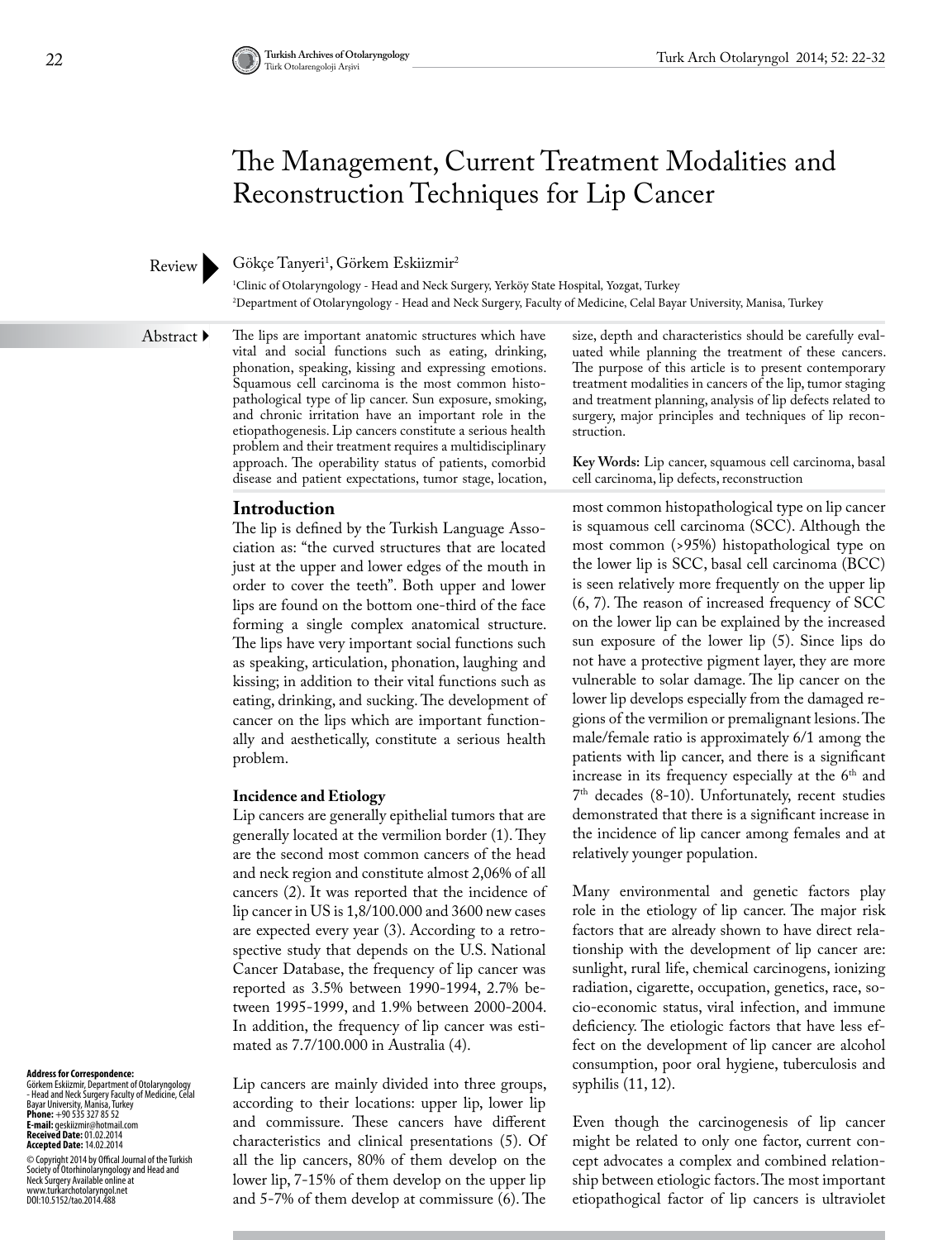radiation (UVR) which is generally related to the sunlight exposure. The most significant evidences supporting this opinion are the higher incidence of lip cancer among men and people working under sun; and the low incidence among people who apply lipstick and protectives regularly. In addition, important relationships between cigarette/tobacco and oral cavity cancers have been demonstrated. The smoking habits can affect the location of cancer; while pipe smoking and non-inhaling smoking are the potential risk factors for lip cancers; chewing tobacco and tobacco-like plants (such as bettel-nut in India, Maraşotu in Turkey) and reverse smoking, defined as smoking a cigarette from the lit end, are mainly known as the potential risk factors for oral cavity cancers. Smoking that cause exposure to several carcinogens such as benzopyrene and nitrosamine, is accused as the major reason for the increased incidence of lip cancers in females.

# **Tumor [histopathology](http://tureng.com/search/histopathology) and characteristics**

The most common histopathological types of lip cancers are SCC and BCC.

# **Squamous Cell Carcinoma**

Squamous cell carcinoma is a malignant neoplasm that is originated from epidermal keratinocytes and in which cells show squamous differentiation in varying degrees. Squamous cell carcinoma is composed of fibers and membranes of squamous epithelial cells derived from epidermis reaching dermis. There is an eosinophilic cytoplasm and most often a vesicular nucleus; permanent intercellular bridges and central keratinizations in varying degrees (13, 14). The cells of chronic inflammation and sometimes eosinophils can be observed at the periphery of tumor samples. Cytokeratin and epithelial membrane antigens are positive in squamous cell carcinoma (15). The histopathological examination is subjectively categorized as: well, moderately and poorly differentiated. The presence of perineural lymphocytes is an important finding for perineural invasion.

Ultraviolet light is an important cause of squamous cell carcinoma in people with fair skin. Intensive UVR exposure during childhood and adolescence is a risk factor increasing the potential of SCC development (13-15). The mutations of p53 gene are the most common genetic abnormalities found in Actinic Cheilitis (AC) and SCC, and these lead to the formation of resistance in tumor cells against apoptosis (16). The histopathological spectrum of squamous cell carcinoma begins with AC. Histopathologically, the difference between AC, *in situ* SCC and invasive SCC is defined as: involvement that takes a place at the small part of epidermis for AC, totally for *in situ* SCC and invasive SCC extends across or below the basal membrane of the epidermis. Squamous cell carcinoma typically occurs as a flesh-colored papule, nodule or plaque on the sun damaged skin. It is generally hyperkeratotic, together with central necrosis and hemorrhagic area. The biological behavior of SCC is determined by its location, size, depth and histopathological differentiation (17). While well-differentiated SCC shows nearly total keratinization, poorly differentiated SCCs are composed of fusiform cells that can sometimes be defined exactly only by some special

histopathological markers. Poorly differentiated tumors have a poor prognosis, together with an increase in the frequency of recurrence and metastasis. Squamous cell carcinoma has many histopathological subtypes: (i) acantholytic SCC (adenoid, adenoacanthoma), (ii) spindle cell carcinoma, (iii) verrucous carcinoma, (iv) pseudovascular SCC, (v) adonosquamous cell carcinoma, (vi) hyaline SCC, (vii) papillary SCC, (viii) desmoplastic SCC, and (ix) pigmented SCC.

# **[Basal Cell Carcinoma](http://tureng.com/search/basal%20cell%20carcinoma)**

[Basal cell carcinoma](http://tureng.com/search/basal%20cell%20carcinoma) is a malignant tumor that is considered to develop from basal epidermal cells or the external root sheath of the hair follicle. These tumors are characterized by locally aggressive behavior; they almost always grow slowly (a 1-2 cm increase in diameter of a tumor generally takes a few years) and have a low metastasis potential (<0.1%) (18). Sun exposure is a significant factor in the development of BCC. It is suggested that the carcinogenesis of BCC is especially triggered by the early exposure (before the age of 20 years) to UVR.(19, 20). It is known that UVR causing the development of [BCC](http://tureng.com/search/basal%20cell%20carcinoma) has significant effects on DNA damage and immunosuppression (20, 21). Histopathologically, BCC has several subtypes: (i) nodular, (ii) superficial, (iii) infiltrative, (iv) morpheaform, (v) metatypic, (vi) micronodular and (vii) basosquamous types. However, complex histopathological findings may be observed in almost 40% of BCCs (18, 20).

#### **Diagnostic Techniques**

Lip cancer can generally be detected early , because it is visible due to its anatomical location. The most common symptoms are non-healing wound on the lip, recurrent incrustation, bleeding and pain. The history and physical examination are very important for the diagnosis of lip cancer. The final diagnosis is established by histopathological examination. The medical histories of these cases should be investigated in detail in terms of the age and occupation of the patient, the duration of lesion, the presence of being exposed to risk factors and its frequency, medication used for lesion, concurrent diseases, and previous medical treatment and surgical interventions. A detailed head and neck examination is mandatory; thus, the presence of multifocal diseases, lymphatic metastases and secondary primary lesions can be detected. Firstly, the location, size and type of the lesion must be identified through inspection, and then, the induration of the tumor and its relation with surrounding tissues for bone and/ or soft tissue invasion must be evaluated by palpation. Concurrent premalign lesions must be investigated carefully during this examination. The premalign lesions withpotential to transform into SCC are: AC, erythroplakia, leukoplakia, Bowen's disease, lichen planus (especially nodular form), keratoacanthoma, and xeroderma pigmentosum. Palpational examination of the neck (particularly submental, submandibular and jugular chain) must be performed carefully for the possible presence of lymphadenopathy. The location, consistency, and size of the lymph nodes that are evaluated by palpation and whether they are painful and moving or not must be noted (13).

Incisional or excisional biopsy must be conducted for the final diagnosis of lip cancer. Considering possible further surgical in-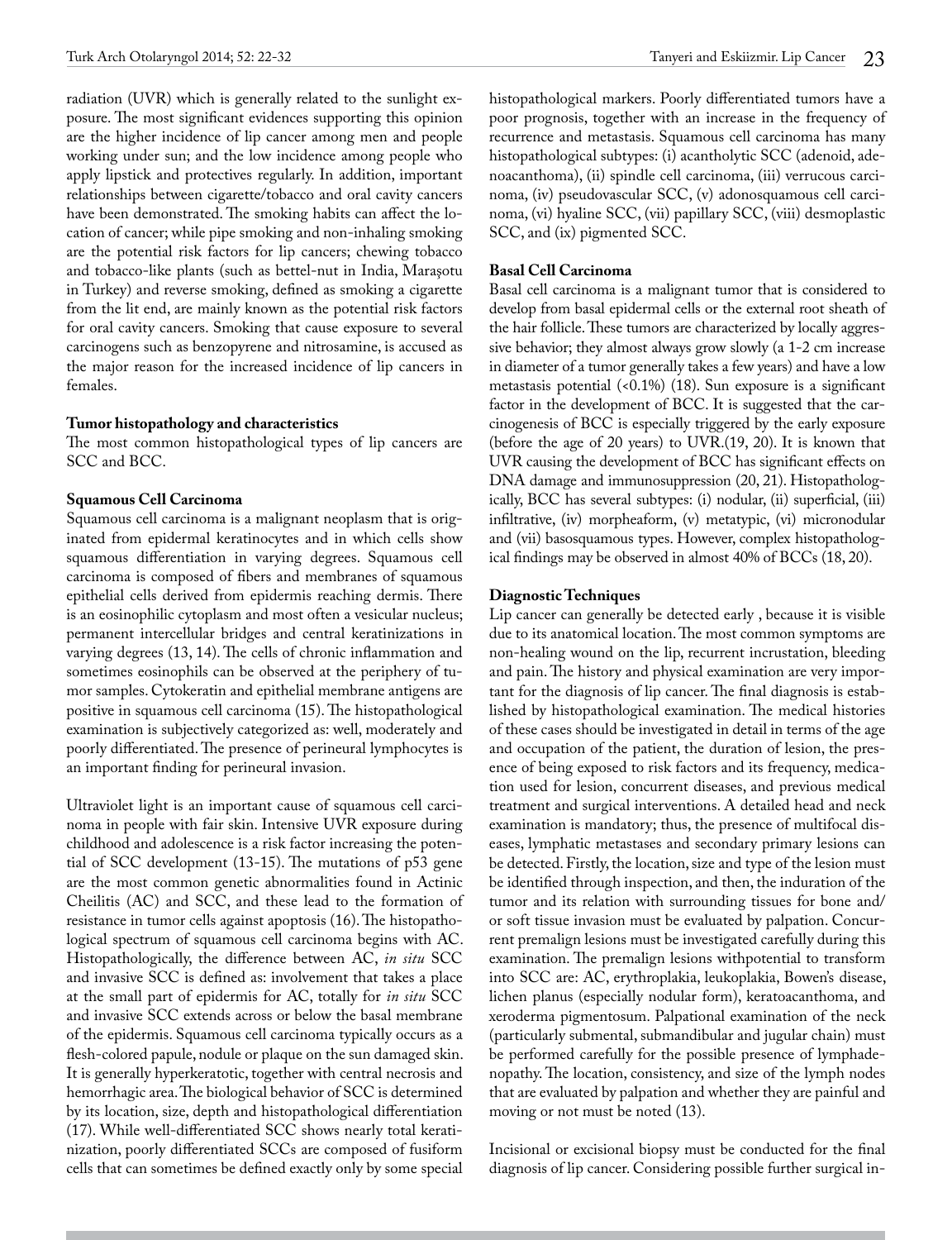tervention, this biopsy procedure must be designed in a way that its limits can be expanded and it is important not to take the samples from necrotic area. Moreover, histopathological diagnosis with fine-needle aspiration biopsy can be performed in patients who have suspicious lymph node metastasis (22). In addition to the histopathological evaluation of the tumor, radiological evaluations are required for the detection of the depthof invasion and regional and distant metastasis especially in patients with advanced stage tumors. Consequently, all examinations and inspections provide critical findings about the stage of cancer, size and depth of tumor, its characteristics and histopathological features. Thus, the most appropriate alternatives can be determined for the treatment and surgical planning of lip cancer and reconstruction of the deformity.

# **Grading and Staging**

Broders classified SCCs based on microscopic grading, according to which tumors are grouped into 4 grades (23):

- Grade I: More than 75% of the lesion is well-differentiated (Well-differentiated)
- Grade II: 50-75% of the lesion is well-differentiated (Moderately differentiated)
- Grade III: 25-50% of the lesion is well-differentiated (Lowdifferentiated)
- Grade IV: Less than 25% of the lesion is well-differentiated (Poorly differentiated/anaplastic)

More than 85% of lip cancers are Grade I and Grade II tumors, only 2% are Grade IV. Nuclear atypia is apparent in Grade IV tumors and slight keratinization is detected in small areas. In poorly- and low-differentiated cancers, the risk for metastasis is higher and the prognosis is poorer.

Clinical staging must be performed for all patients with lip cancer. The TNM system is highly important for deciding on treatment planning, identifying prognosis and comparing results. T is used for tumor size (Figure 1); N is for the presence, size, direction and number of lymph nodes; and M is for the presence of distant metastasis.

TNM staging based on the guidelines of *American Joint Committee on Cancer* (AJCC, 2010) for lip cancers is presented in Table 1 (24).

# **Treatment Methods**

The target of the treatment for lip cancers are (i) local and regional eradication of tumor, (ii) maintenance or restoration of lip functions, and (iii) obtaining an aesthetically acceptable outcome (25). Each case and tumor is unique. Patients should be informed about the characteristic, stage, treatment and prognosis of the tumor. The general condition of patient, his/her comorbid diseases, extent of disease and reconstruction alternatives, and the patient's expectations should be taken into consideration, while determining the treatment method.

The treatment methods available for lip cancers include surgery, radiotherapy, cryotherapy, topical chemotherapy, electrodesiccation/curettage and photodynamic therapy. Surgery is the first choice due to the higher morbidity rate of radiotherapy compared to surgical treatment for early stage lip cancers, although the outcomes of radiotherapy and surgical treatment are similar (5). Photodynamic therapy is a method preferred for the prevention of scar formation however, long term follow-up is of utmost important. Cryotherapy is an inexpensive method; however, the healing rate is low. In addition, immunomodulating drugs (for example, imiquimod) are also recommended for superficial BCC successfully (26). Moreover, various treatment methods, such as topical 5-fluorourasil, intralesional interferon and laser, are also applied.



Figure 1. Schematic demonstration of T staging

| Table 1. TNM Staging based on the guidelines of American Joint |  |
|----------------------------------------------------------------|--|
| Committee on Cancer (AJCC, 2010) for lip cancers               |  |

|   | TХ                                                | Non-identified primary tumour                                                                                            |
|---|---------------------------------------------------|--------------------------------------------------------------------------------------------------------------------------|
|   | T <sub>0</sub>                                    | No evidence of primary tumour                                                                                            |
|   | Tis                                               | Carcinoma in situ                                                                                                        |
|   | T1                                                | The largest size of tumor, $\leq 2$ cm                                                                                   |
| T | T <sub>2</sub>                                    | The largest size of tumor, 2-4 cm                                                                                        |
|   | T3                                                | The largest size of tumor, >4 cm                                                                                         |
|   | T4a<br>(moderate-to-severe<br>local disease)      | Tumor involvement in cortical bone, inferior<br>alveolar nerve, floor of the mouth and face skin<br>(nose and chin skin) |
|   | T <sub>4</sub> h<br>(too severe<br>local disease) | Tumor involvement in masticator space, pterygoid<br>plates or skull base and/or invasion of<br>internal carotid artery   |
|   | $N_{X}$                                           | Non-identified regional lymph nodes                                                                                      |
|   | N <sub>0</sub>                                    | No metastasis of regional lymph node                                                                                     |
|   | N1                                                | Single ipsilateral lymph node, the largest size of<br>which is $\leq$ 3 cm                                               |
| N | N2a                                               | Single ipsilateral lymph node, the largest size of<br>which is $>3$ cm $-$ <6 cm                                         |
|   | N2 <sub>b</sub>                                   | Multiple ipsilateral lymph nodes, the largest size of<br>which is $<6$ cm                                                |
|   | N2c                                               | Bilateral or contralateral lymph nodes, the largest<br>size of which is <6 cm                                            |
|   | N3                                                | Lymph node or nodes, the largest size of which is<br>$>6$ cm                                                             |
| М | M0                                                | Absence of remote metastasis                                                                                             |
|   | M1                                                | Presence of remote metastasis                                                                                            |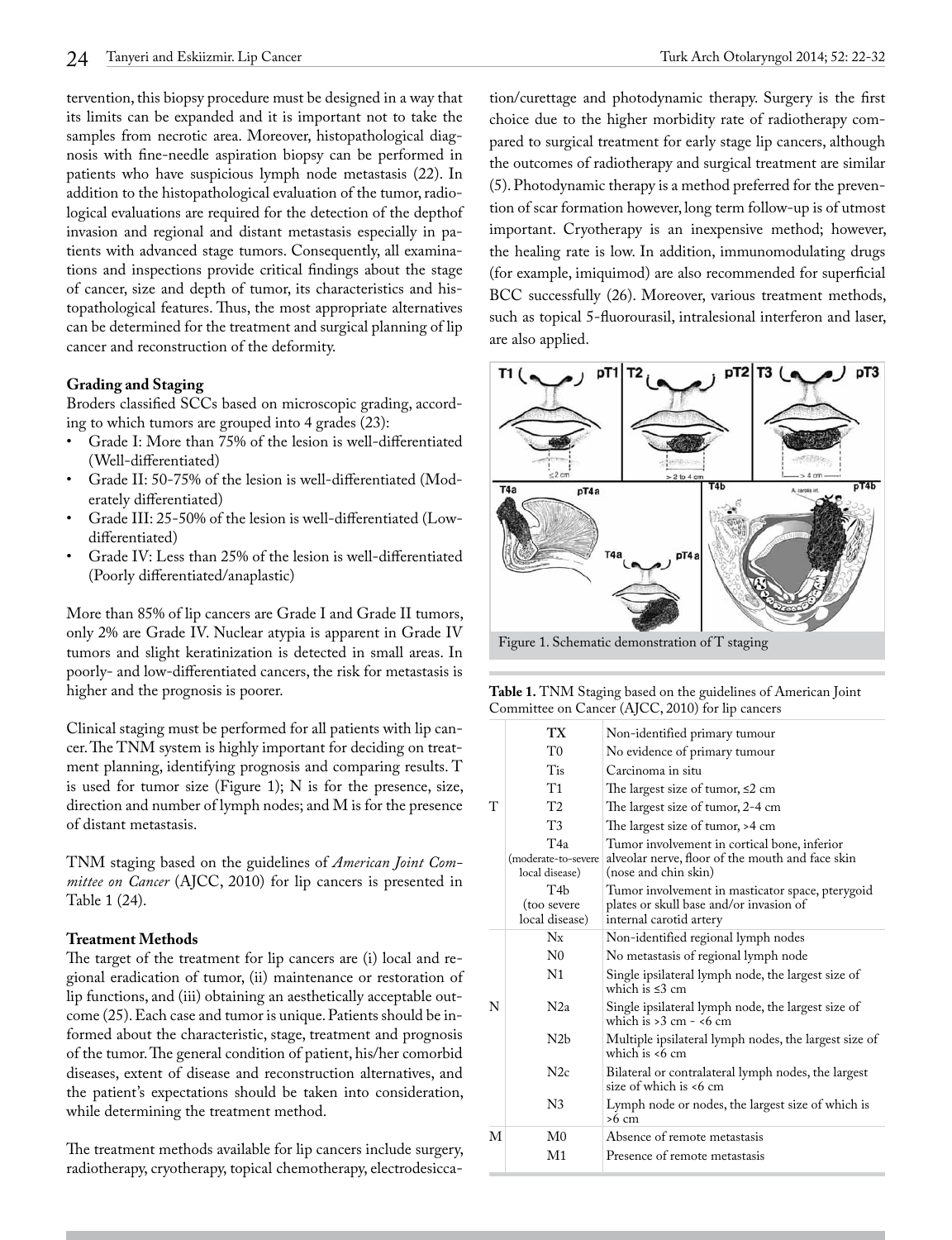# **Surgery**

The aim of surgery for lip cancers is the excision of the tumor with surrounding normal tissue completely and to provide both functional and cosmetic reconstruction (5). A surgical margin of 5-10 mm is generally recommended in order to have the total excision of tumor  $(5, 27)$ . The rate of cure after excision is 95% for BCC and 92% for SCC and it is closely related to the location, size and form of the tumor (28). Early stage lesions (approximately 1.5 cm)must be excised with an excision of one third of the lower lipor with surgical margin of 5-7 mm. The frequency of local recurrence depends directly on the size of the lesion. The frequency of recurrence is 12-15% for <2 cm lesions and 55-70% for >4 cm lesions (29). A study in which 72 cases with early-stage lower lip cancer (94.4% T1) were evaluated, demonstrated that only two patients (2.8%) had recurrence after a resection of tumor with a surgical margin of 3 mm (30). They advocated that a surgical margin of 3 mm is sufficient for early-stage lower lip SCCs, if the surgical margins are checked with frozen sections.

# **Radiotherapy**

Radiotherapy can also be used as curative or adjuvant treatment modality for lip cancer. It is preferred for patients who are inoperable or who do not want to have surgery. In addition, palliative radiotherapy may play a role for the improvement of quality of life in patients with advanced stage and who do not have curative treatment modality (13, 18, 21).The outcomes of surgery and radiotherapy are similar in small lesions. The radiotherapy is contraindicated in these clinical situations: cases who have recurrence after curative radiotherapy, cases with mandibular invasion, cases with suspected mandibular or mental nerve involvement, and younger patients (29). The major disadvantages of radiotherapy include high recurrence rates, difficulty in controlling surgical limits, frequent poor cosmetic outcomes, and long-term treatment and risk for development of additional skin cancer due to radiation (31, 32). Furthermore, De Visscher et al. compared surgery and radiotherapy for early stage lower lip cancers and reported that regional recurrence rate increased as tumor diameter increased in patients who underwent radiotherapy (33). The main advantages of surgical treatment compared to radiotherapy are as follows:

- In advanced and larger lesions, healing rate is high.
- The application and rehabilitation are more rapid.
- It determines the surgical margins and histopathological degree of all tumour.
- It provides better functional and cosmetic outcomes.
- The radiotherapy related early and late complications are avoided(5, 27, 34).

# **Brachytherapy**

Brachytherapy is a specific technique of radiotherapy where a radioactive source is placed in natural gaps in contact with the tumor and/or inside the tumor itself. The primary advantage of this treatment method is the maintenance of aesthetic and functional features of the lip (35). In lip cancers, a radioactive source is placed into the tumor with special applicators. These radioactive materials allow delivery of high tumor dose. "*Low*  *dose rate"* is the most commonly used radioactive source, but *"high dose rate"* has also been used recently. It is assumed to be the most efficient radiotherapy method for the treatment of lip cancer. Since the radiation volume is low, it is safer than external RT. One of the other advantages of this technique is the rate of radiation dose is high enough at the tumor; however relatively low at its periphery; (35). The main limitation of this technique is the requirement of an experienced team.

Brachytherapy can be used as treatment modality in 90% of T1 and T2 lip cancers (35). Therefore, brachytherapy is performed as the first treatment modality in several medical centers of Europe. Brachytherapy is contraindicated in cases with gross tissue loss and tumors with bone involvement.

# **Intraarterial Chemotherapy**

Intraarterial chemotherapy is a treatment modality which is mainly based on the delivery of single or combined chemotherapeuticsdirectly to the tumor region via arteries. This modality minimizes the side effects, such as nausea and vomiting, and provides maximum benefit from anticancer features of drugs. In a study conducted with 6 cases that had Stage I and II lower lip cancer, a superselective facial artery infusion of chemotherapeutics mitomycin C and peplomycin were administered successfully to all patients (36). Moreover, in a case series by Wu et al. (37), continuous methotrexate infusion (200-500 mg) was performed to seven patients with stage I and II lower lip cancer. Both studies reported complete response and no recurrence or complication during 5-year and 28-month follow-up periods, respectively. These studies emphasized the safety and efficiency of intraarterial infusion chemotherapy for the treatment of T1 and T2 lower lip cancers.

**The management of neck in lip cancers:** The rate of lymph node metastases in lip cancers range from 3% to 29% (38). This rate is below 10% in early-stage tumors. However, in advanced stages (in relation with tumor size and depth), the rate of neck lymph node metastases and cancer-induced mortality increase gradually (27,39). The rate of neck metastases are related to the size and depth of the primary tumor and, T value. The rate of metastases were reported as 0-15% for T1 tumors, 11-35% for T2 tumors, and 63% for T3 tumors (40). The first and most common metastasis in neck are detected atsubmandibular and submental regions (41).

Neck dissection is always a must in cases who have an obvious cervical lymph node metastasis. Since the rate of cervical lymph node metastases in early-stage lower lip cancers is low, close and regular follow-up is recommended instead of prophylactic neck dissection (Figure 2). On the other hand, it is necessary to perform prophylactic neck dissection to patients with T3-T4 tumors, commissure lesions, and recurrent cases, even though lymph node metastasis is not detected clinically. The recommended technique of neck dissection in these clinical situations is selective (supraomohyoid) neck dissection. Some physicians suggest ipsilateral or bilateral suprahyoid neck dissection with primary tumor resection in early-stage lip cancers. The aim of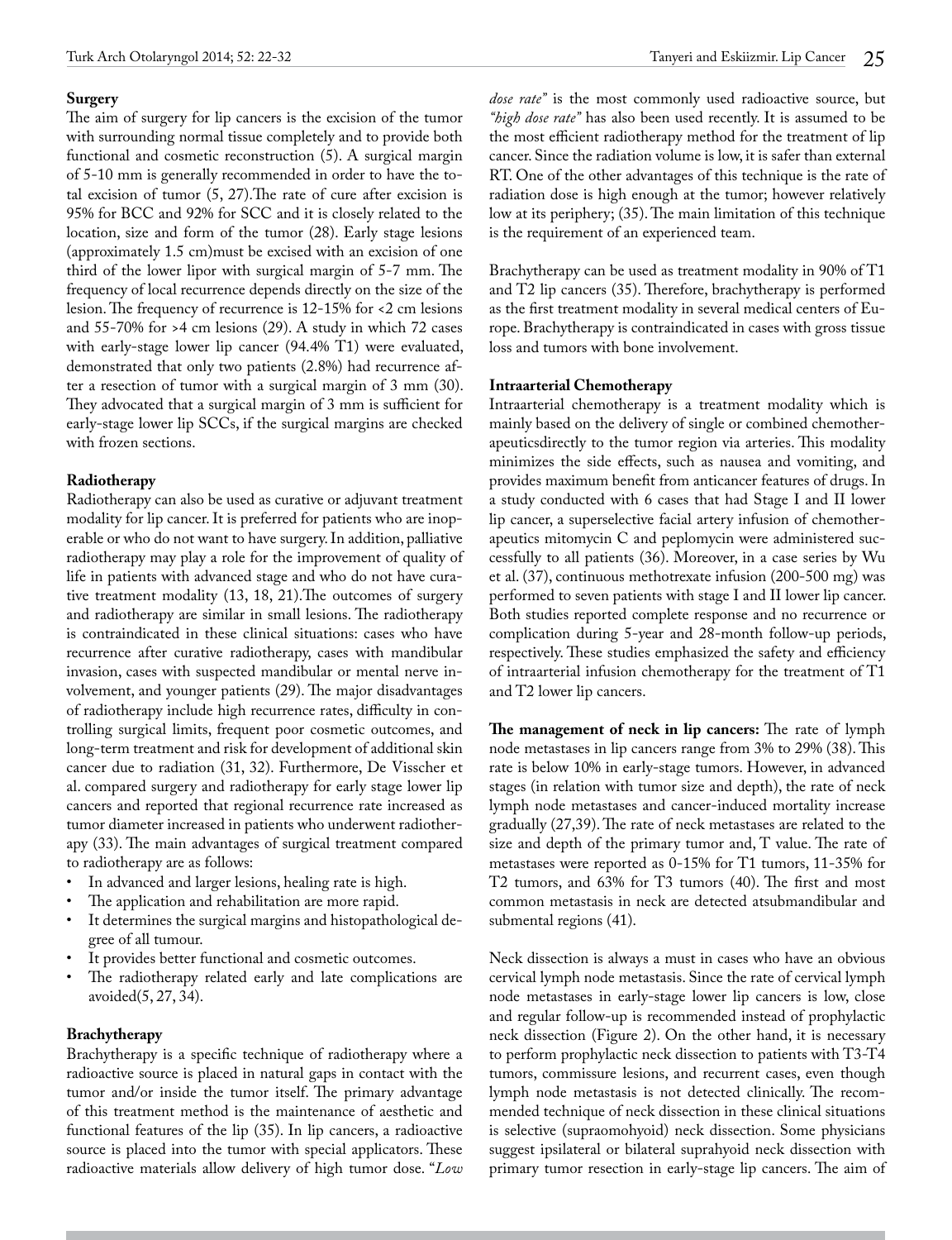this view is not to provide cure and prophylaxis, but to determine whether there is a metastasis to the first lymph node station or not. A neck dissection is applied afterwards to patients who have a positive lymph node in the specimen of suprahyoid neck dissection. Recently, sentinel lymph node dissection has been recommended as an alternative surgical modality and successful outcomes have been reported (42,43). Preauricular lymph nodes should be examined carefully in patients with upper lip SCC and superficial parotidectomy should be performed to patients with positive lymph nodes.

# **Surgical Anatomy**

The upper lip is embryologically formed by the prominence of the medial nasal process with two maxillary processes and the intermaxillary segment. The lower lip develops by the prominence of two mandibular processes. Depending on this concept, the upper lip is divided into three aesthetic subunits, and the lower lip itself is accepted to be an aesthetic unit.

In the crosssectional examination of the lower and upper lip, it is seen that they are composed of four layers: (i) skin, (ii) subcutaneous tissue, (iii) muscle and(iv) oral mucosa. The skin covers the outer part of lips which is the intersection point of the oral mucosa and outer skin, excluding vermilion. The vermilion is the modified shape of mucosa, lacking sweat glands, hair follicles and salivary glands. The vermilion is the most distinctive characteristic of the lip and it is composed of specialized stratified squamous epithelium. Subcutaneous tissue, orbicularis oris muscle and mucosa covering the o ral cavity are located just below the vermillion. Terminal branches of n. facialis, a. labialis superioris and inferioris are placed at the deep plane of m. orbicularis oris.

The major muscle of the lip is m. orbicularis oris which gives volume to the lip and plays its [sphincter](http://tureng.com/search/sphincter)function by surrounding the lip circularly. The upper lip is supplied by a. labialis superioris and lower lip is supplied bya. labialis inferioris. The sensorial innervation of the lower lip is provided by n. mentalis which is a terminal branch of the mandibular branch of n. trigeminus. The sensorial innervation of the upper lip is provided by n. infraorbitalis which is a terminal branch of the maxillary branch of n. trigeminalis. The motor innervation is supplied by the buccal and mandibular branches of n. Facialis.

The lymphatics of the lower lip are originated from the border of vermilion and constitute the collector branches. The lymph of the upper lip and comissure drain to the ipsilatera[lpreauricular](http://tureng.com/search/preauricular), infraparotid and level I lymph nodes. Since the embryological jointment of central frontonasal process separates the lateral maxillary processes and accompanying neurovascular and lymphatics, contralateral drainage does not occur. The lower lip is drained by [cutaneous](http://tureng.com/search/cutaneous) mucosal lymphatic capillaries. Lymphatic channels coming from this region terminated at the submental and submaxillary lymph nodes (level I and II lymph nodes).

There are many anastomoses crossing the midline and leading contralateral spread because of the connection between mandibular processes at the midline. The lymphatics of lower lip are also included at the mental foramen in 22% of the cases. The second station in the lymphatic spread is level II lymph nodes and its spread can occur at level III lymph nodes as well.

# **The objectives of lip reconstruction**

The major goals of lip reconstruction are: (i) avoidance of microstomia (ii) restoration of oral competence (iii) preservation of cutaneous sensation, (iv)maximizing cosmesis. The first condition for success in reconstructive surgery is to remove the tumor totally. Every reconstruction should be tailored individually. The surgical technique should be selected according to the defect size, location, thickness and also patient's condition and expectations.

**The surgical procedures in lip reconstruction**The classification schemes that are designed for lip defects are mainly based on anatomical location (cutaneous, vermilion, full-thickness), thickness (partial, full-thickness) and relative width of the defect compared to the size of the lip. In this review, the algorithm of the reconstruction techniques according to the location and size (between <1/2, 1/2-2/3 total, or near total) of the lip defects are presented (Figure 3) (44).

# **Cutaneous Defects**

These defects are located on the surface of m. orbicularis oris and outer wall of the lips. It is necessary to be careful, because the flaps that are used to reconstruct the cutaneous defects may cause distortion at nasal root, oral cavity and melolabial crease (45). The small defects that involved the cutaneous and subcutaneous tissue can be reconstructed by primary closure parallel to the crease lines. The defects near the vermilion border can be reconstructed by A-T or O-T horizontal advancement flaps.

The medium or large cutaneous defects of the upper lip are generally reconstructed by transposition or rotation melolabial flap; on the other hand, the medium to large sized defects of the lower lip can be reconstructed by transposition and rotation flaps designed from the chin and cheek (Figure 4). The defects that are located at the midline can be reconstructed by unilateral or bilateral lip advancement flaps. Nguyen et al. (46) defined a double opposing V-Y advancement flap; in which both cutaneous/subcutaneous and mucosal tissues are advanced for the reconstruction of small full-thickness cutaneous/vermilion defects.

# **Vermilion-Mucosa Defects**

These defects are generally formed in cases to whom vermilionectomy was performed for the treatment of actinic cheilitis, dysplasia or carcinoma in situ. Vermilionectomy is described as the excision of the diseased mucosa to the level of m. orbicularis oris. The [surgical techniques](http://tureng.com/search/surgical%20technique) preferred for the reconstruction of vermilion defects are: (i) primary closure, (ii) mucosal advancement flaps, (iii) interpolated mucosal cross-lip flaps, (iv) tongue flaps, and (v) vermilion muscle advancement flaps (45). Primary closure of vermilion defects is the easiest technique; however, it can only be performed to selected cases with small mucosal defects.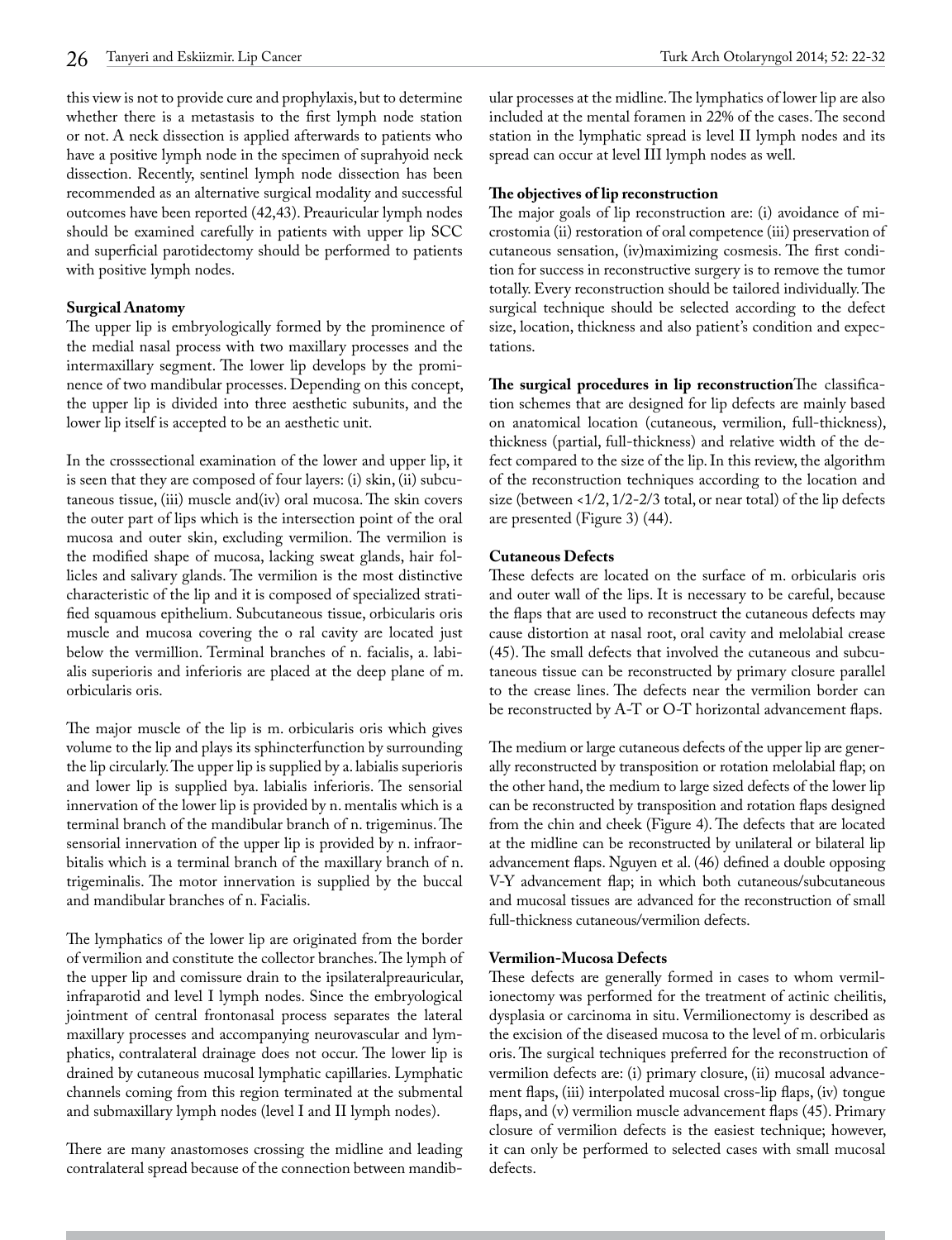



Figure 3. Algorithm of surgical reconstruction techniques for lip defects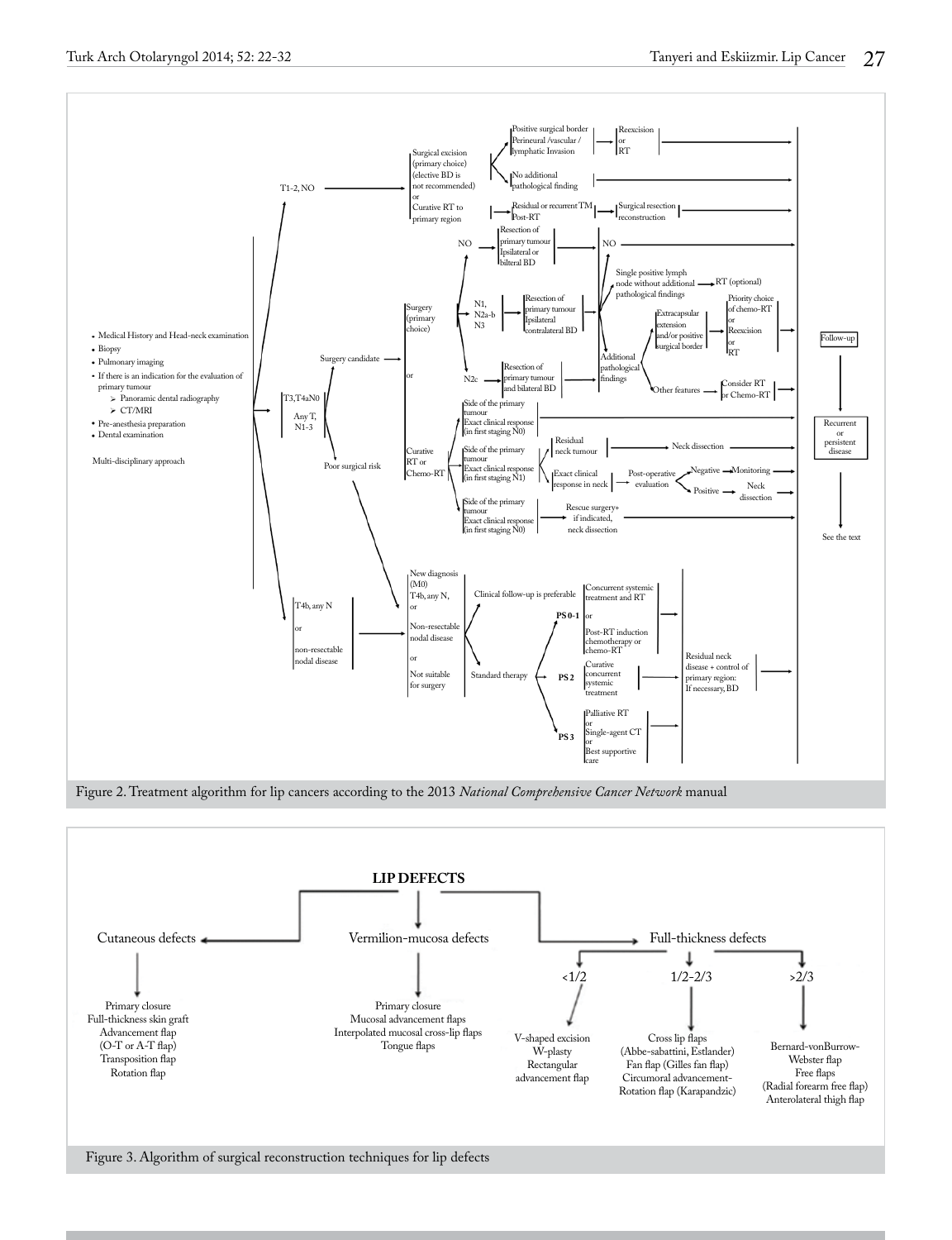The most common technique for the reconstruction of vermilion is mucosal advancement technique (Figure 5). The neighboring healthy mucosa can be dissected down to the gingivobuccal sulcus in a way that it remains at the depth of minor salivary gland and at the surface of the m. orbicularis oris, and a mucosal advancement flap is formed. The flap is advanced to the border of vermilion over m. orbicularis oris and sutured. A perfect aesthetic outcome can be achieved by this technique. However, wound contraction may cause distortion of the vermilion. Sand et al. compared the functional and aesthetic outcomes of primary closure and mucosal advancement flaps for the reconstruction of vermilion defects, and reported that the duration of the operation of mucosal advancement flaps is longer; however, it provides better functional and aesthetic outcomes (47).

Interpolated mucosal cross-lip flaps are recommended for wider vermilion defects. The flap which is formed by the elevation of sufficient mucosa and soft tissue, is transferred to the defect area and sutured. The most important disadvantage of this technique is the requirement of a time period of 2-3 weeks before the detachment of flap and requirement of a second surgical operation and the restriction of eating in order not to jeopardize the flap pedicle.

Tongue flaps are designed by the excision of sufficient mucosa and soft tissue from the ventral and lateral part of the tongue. Although they provide a good color match and tissue compatibility, they have similar disadvantages similar to interpolated mucosal cross-lip flaps. Therefore, they are appropriate to be used when bulkiness is required in wide mucosal or combined mucosa and muscle defects (Figure 6).

Vermilion muscle advancement flaps are formed by the lateral advancement of the tissue that is located near the defect area. These flaps are preferred in full-thickness vermilion defects which may include some part of the muscle underneath and not passing the one third of horizontal length of the lip. The flap is cut along the vermilion border and advanced towards the lateral border of the defect. It is necessary to be careful in order not to damage the a. labialis.



Figure 4. a-d. A case with an ulceronodular type BCC which is 2 cm in size and located at the upper lip laterally (a). Transposition flap designed from the nasolabial region after the tumor excision (b). Early view after transposition flap (c). Post operative 1. year view of the case (d) BCC: basal cell carcinoma

# **Full-Thickness Defects**

Since all layers are damaged in full-thickness defects of lip, an individualized reconstruction technique should be preffered. It is necessary to make an effort to provide continuity of m. orbicularis oris for its functionality. In addition, surgeon should be careful for the reconstruction of the vermillion border in order to achieve the best aesthetic outcome. The surgical techniques that are preferred for the reconstruction of full-thickness lip defects are grouped as follows (48, 49):

- 1. Reconstruction techniques in which remaining lip tissue is used: Wedge excision, W-plasty, lip advancement flaps.
- 2. Reconstruction techniques in which tissue transferred or rotated from the healthy lip: Abbe-Sabatini flap, Estlander flap, Gilles fan flap, Karapandzic flap.



Figure 5. a-e. A case with actinic cheilitis on the lower lip (a). Mucosa excised after vermilionectomy (b). Dissection and elevation of lower lip mucosa up to the gingivobuccal line (c). Early view after mucosal advancement flap (d). The view of the case postoperative 6. month (e)



Figure 6. a-h. A case with a SCC on the lower lip which is 5.5 cm in size (a). View after tumor excision (b) V‐Y advancement flap prepared on the outer wall of the lower lip and tongue flap designed for the reconstruction of mucosa (c). Early image after the reconstruction (d) Postoperative 3. week image of the case (e) Early viewafter separation of the tongue flap (f) Postoperative 2. year view of the case (g‐h)

SCC: squamous cell carcinoma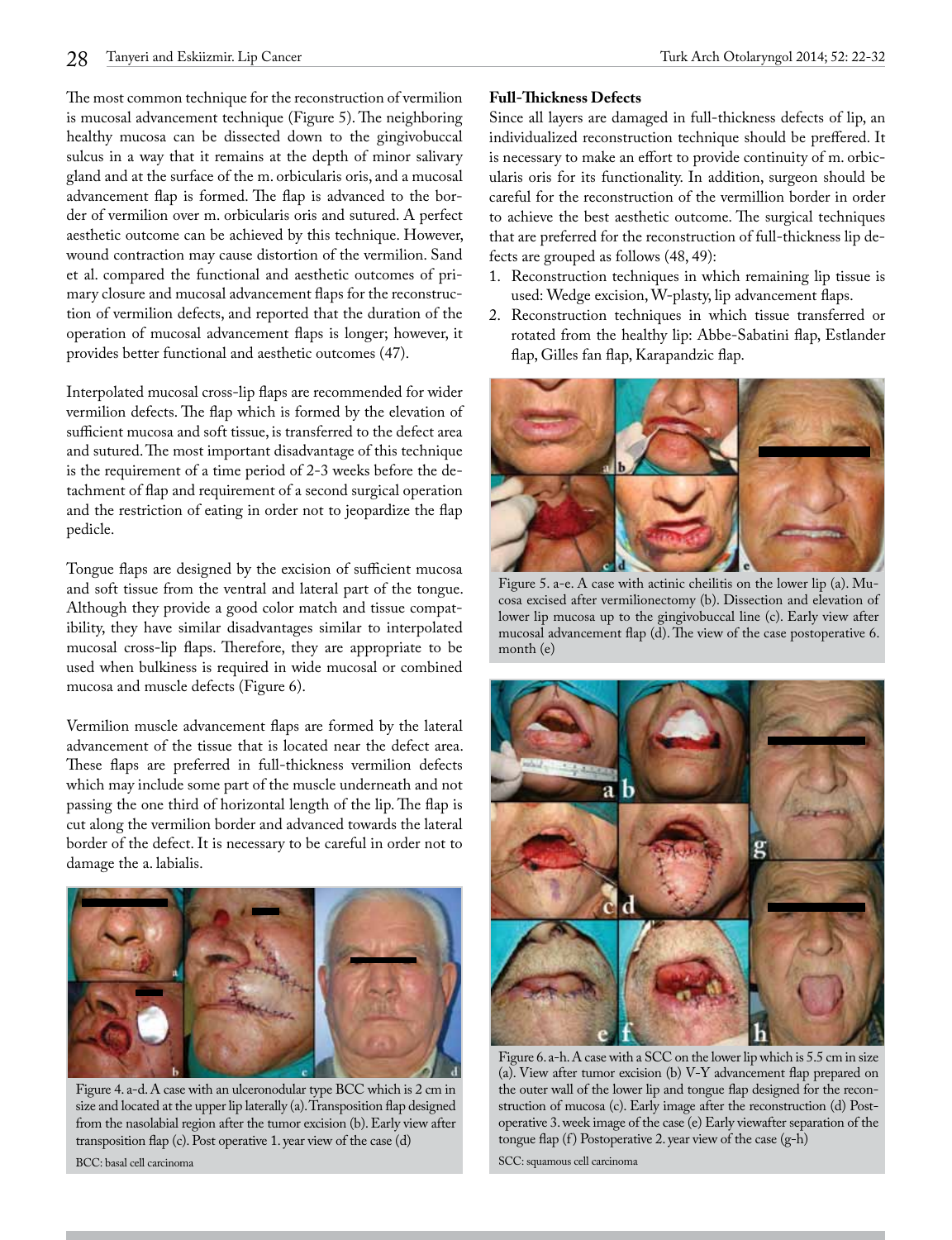- 3. Reconstruction technique in which adjacent cheek tissue is used: Bernard-von Burow-Webster flap.
- 4. Reconstruction tehniques with free flaps: radial forearm free flap, free anterolateral thigh flap.

Surgical techniques used in the reconstruction of full-thickness lip defects are generally decided according to the defect size (Figure 3).

# **Full-Thickness Defects Involving Half of the Lip**

Defects up to 30% of the transvers width of the lip can mostly be reconstructed without causing microstomia (49, 50). Soliman et al. (51) emphasized that better functional and aesthetic results are achieved by primary closure of full-thickness lip defects and suggested that local flaps are used more than necessary in lip reconstruction. They recommended the primary closure of defects that involved 40% of upper lip and 50% of lower lip, and emphasized that these rules are valid for geriatric patients who have a high level of loose tissue. When the lip tissue is excised, incisions must be designed according to the skin tension lines, and the terminal angle in the vertex must be approximately 30°. The most common techniques in the primary closure are wedge excision, primary closure and W-plasty (Figure 7,8).

Defects that involved more than one-third of the lip and smaller than half of the lip can be reconstructed with lip advancement flaps designed in rectangular shape (Figure 9).

# **Full Thickness Defects Involving one half to two-thirds of the Lip**

Full thickness defects larger than one half of lip cannot be reconstructed by advancement of the remaining lip tissue; therefore, tissue transfer is necessary. The recommended surgical techniques for these defects are: Cross lip flaps (Abbe-Sabatini, Estlander); fan flap (Gillies fan Flap); and circumoral advancement-rotation flap (Karapandzic flap).

Cross lip flaps are designed by forming a full-thickness flap from the other lip. The width of the flap should be half of the width of the defect, therebythe widths of both lips can be equalized. In addition, the width of the flap should not be larger than 2 cm in size. The arterial supply of the flap is provided by labial artery; therefore, full thickness incisions should be designed according to the location of a. labialis which is almost always localized just below the vermillion border. Then, the flap is flipped to the defect area and the donor area is closed primarily. The most important advantages of these flaps are the reconstruction of the defect by rather similar tissue and the provision of the continuity of muscle fibers.

Cross lip flaps are technically divided into two as Abbe-Sabatini and Estlander flaps. The Abbe-Sabatini flap is a two-staged procedure, especially preferred for defects that do not involve commissure (Figure 10). The pedicle is generally separated 2-3 weeks later. The most important disadvantage of Abbe-Sabatini flap is the deterioration at the vermilion line and inadequacy in lip adhesion.

Estlander flap is preferred for defects that involve the commisure. Although it is a one-staged procedure, it generally necessitates commissuroplasty due to the distortion at the commisure (Figure 11, 12). Rifaat defined a dual rhombic flap connected with a small lip displacement flap for the reconstruction of these defects. A superior rhombic flap is designed in a way that the distal part is located at the melolabial fold and an inferior rhombic flap is designed in such a way that the distal part is located at the labiomental sulcus. Both flaps are turned towards the commissure defect. The reconstruction also includes a small Estlander flap from the lower or upper lip (52).

The Gillies fan flap is a modification of the Estlander flap. A one sided Gillies fan flap is suitable for medium and large defects. A bilateral Gillies fan flap can also be used for near total lip defects;



Figure 7. a-d. A case having an almost 1 cm SCC and actinic cheilitison the lower lip (a). View after wedge resection and vermilionectomy (b,c). Postoperative 1. year view (d)



Figure 8. a-e. A case with a SCC of 1 cm in size that is located at the midline of lower lip (a). The design of tumor excision and W‐plasty (b). Early view after tumor excision (c,d). Postoperative 3. year view SCC: squamous cell carcinoma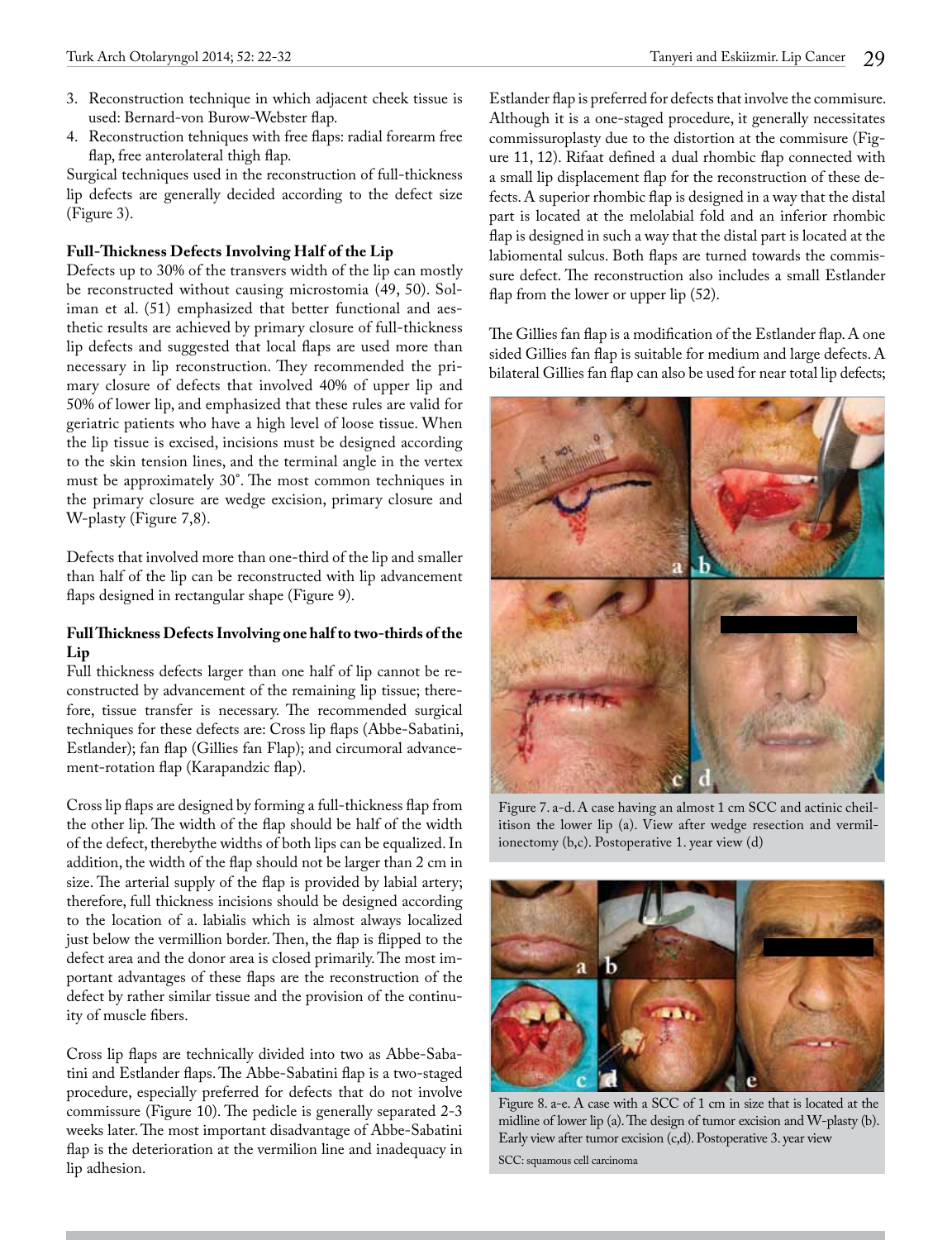however, microstomia, deterioration at vermillion line and rounded commissures are inevitable. Moreover, reversible denervation generally occurs and may lead to oral incompetence, even though the continuity of the m. orbicularis oris can be provided (53).

The Karapandzic flap is an advancement-rotation flap in which the lip is reconstructed by innervated m. orbicularis oris (Figure 13). In this flap, circumoral incisions are made from the nasolabial sulcus or from its parallel. Thereby, the remaining opposing lip tissue after excision is mobilized and reposed to reform the lip. The important thing is to protect the blood flow provided from the neurovascular bundle, a. labialis superior and inferior. The most important disadvantage of this flap is the potential risk of microstomia and blunting of the oral commissure.

# **Near Total or Total Lip Defects**

The insufficiency of the remained lip tissue and the involvement of the nose, cheek, jaw, and/or other adjacent structures cause a difficulty for the reconstruction of near-total or total. Therefore, tissue transferfrom peripheral tissues or from distant tissues that can be obtained by free flaps is of utmost important.



Figure 9. a-e. Ulceronodular type BCC case localized in the midline of the left lateral of the upper lip having a 1.5 cm. size (a). View after tumor excision and Burrow triangle design in bilateral alar region lateral (b) Early view after upper lip bilateral advancement flap (c) Postoperative 2. week and 3. year view (d,e)

BCC: basal cell carcinoma



Figure 10. a-e. 2 cm sized lower lip right lateral localized SCC case and Abbe‐Sabatini design (a). Postoperative early view (b). Postoperative 3. week view before Abbe‐Sabatini flap separation (c). Early view after flap separation (d). Postoperative 2. year view (e) SCC: squamous cell carcinoma

The Bernard-von Burrow-Webster flap is a regional flap preferred for this group of defects. It is based on the advancement of the remained lip tissue and bilateral cheek tissue. In this flap, cheek tissue and remained lip tissue are approximated and connected at the midline. Multipl Burrow triangles are excised to mobilize the cheek tissue. The elasticity of the cheek is the key point for the flap design, so it must certainly be evaluated preoperatively. The use of cheek tissue in this technique decreases the incidence of microstomia. In addition, the transfer of a static tissue may cause oral incompetence and salivation (48).

The Webster flap is formed by the excision of triangles in the lateral of both melolabial folds and labiomentalsulcus and advancement of medial tissue. Mingowa et al. modified the Webster flap for the reconstruction of larger defects of the lower lip (54). They used the preserved melolabial tissue as a bridge for the defect emerging when the remaining lower lip tissue is cut near the normal commissure and advanced towards the contralateral commissure. Then, the reconstruction is completed by bringing a mucosal advancement flap over the melolabial flap.



Figure 11. a-e. Almost 3 cm sized SCC case extending to the upper lip and buccal mucosa (a). Estlander flap design after tumor excision (b). View after turning the flap to the defect area (c). Early view after the surgery (d). Postoperative 6. month view (e)

SCC: squamous cell carcinoma



Figure 12. a-e. Commissuroplasty design after Estlander flap (a). Excision of cutaneous and subcutaneous tissue over M. orbicularis (b). View after the identification of the mucosa at the base of flap and turning it to the lower and upper lip  $(c,d)$ . Postoperative  $2<sup>th</sup>$  year view of the case  $(e)$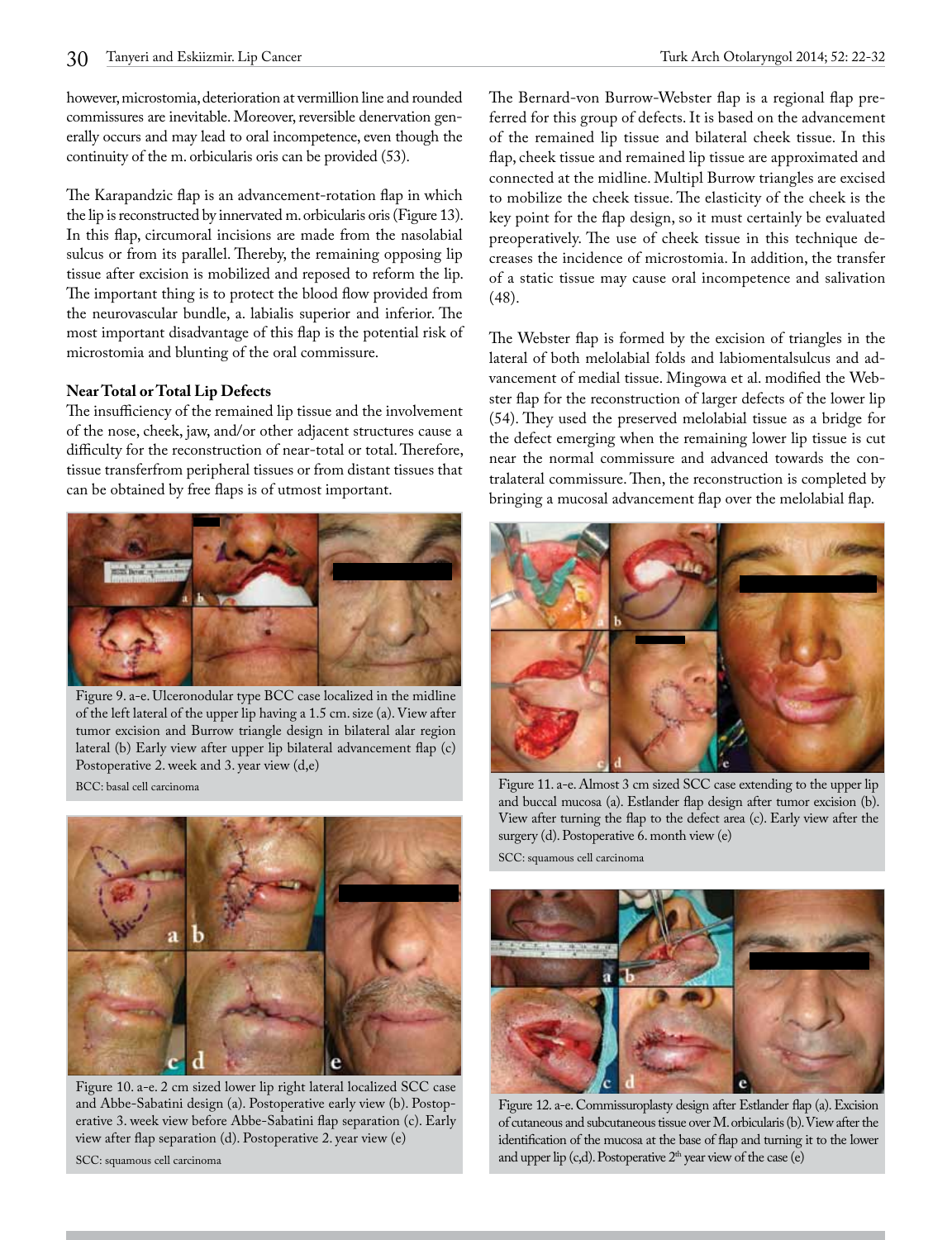Free flaps are the best alternatives for the repair of near-total or total lip defects. The most frequently preferred free flap is the radial forearm free flap. This flap can be obtained easily and has a long pedicle and capillaries, providing color and tissue compatibility. The arterial supply of radial forearm free flap is provided primarily from a. radialis. Although it is a fasciocutaneous flap, it may also include the palmaris longus tendon. Thepalmaris longus tendon can be connected with the remaining m. orbicularis oris and thereby, dynamic closure can be provided partially.

Carroll et al. (55) (10 patients), Özdemir et al. (56) (17 patients), and Jeng et al. (57) (12 patients) reported that the use of a radial forearm-palmaris longus tendon free flap for the reconstruction of near total and total lip defect was successful and could provide a good functional and aesthetic outcome. Moreover, the



Figure 13. a-e. Almost 3 cm sized lower lip left lateral localized SCC case (a). View after tumor excision (b). View after Karapandzic flap design and flap shift (c,d). Postoperative 1. year view (e) SCC: squamous cell carcinoma



Figure 14. a-h. A case with a recurrent SCC involving three-quarters of the lower lip and one‐third of the upper lip (a). The view of the excised tumor tissue (b). The view of the defect formed in the lip after excision (c). Demonstration of a. facialisin the neck and harvestment for microanstomose (d). The design of the almost 8.5x5.5cm‐sized‐flap (e). View after the flap elevation (f). View after the flap is located at the defect area (g). View 2 years and reconstruction of the lower lip by tongue flap (h) SCC: squamous cell carcinoma

aesthetic outcome can be improved by additional surgeries, such as mucosal grafts, tongue flaps, vermilion tattoos, fat injections and liposuction (Figure 14). The most important disadvantage of this flap is the likelihood of development of oral incompetence, since it does not have dynamic features.

# **Conclusion**

Lip cancers are the most common head and neck cancers, and they constitute an important health problem because of the functional and aesthetic role of the region. The chance of detecting these cancers at an early stage is considerably high, and thereby, they can be treated successfully. However, wide resections and complex reconstruction techniques are required for advanced stage lip cancers. The success in the surgical treatment of lip cancers depends on total removal of the tumor, protection or restoration of anatomical structures and functions of the lip as much as possible, and achievement of acceptable results aesthetically.

**Informed Consent:** Written informed consent was obtained from the patients.

Peer-review: Internally reviewed.

**Author Contributions:** Concept - G.T., G.E.; Design - G.T., G.E.; Supervision - G.E.; Funding - G.T., G.E.; Materials - G.T., G.E.; Data Collection and/or Processing - G.T., G.E.; Analysis and/or Interpretation - G.T., G.E.; Literature Review - G.T., G.E.; Writing - G.T., G.E.; Critical Review - G.E.; Other G.T., G.E.

**Conflict of Interest:** No conflict of interest was declared by the authors.

**Financial Disclosure:** The authors declared that this study has received no financial support.

# **References**<br>1. Stucker FL

- Stucker FJ, Lian TS. Management Of Cancer Of The Lip, Operative Tech Otolaryngol 2004; 15: 226-33. **[[CrossRef](http://dx.doi.org/10.1016/j.otot.2004.06.003) ]**
- 2. Politi M, Salgarelli A, Panziera G, Cortelazzi R. Surgical treatment of neoplasms of the lip. Minerva Chir 1993; 48: 55-64.
- 3. Cooper JS, Porter K, Mallin K, Hoffman HT, Weber RS, Ang KK. National cancer database report on cancer of the head and neck: 10-year update. Head Neck 2009; 31: 748-58. **[[CrossRef](http://dx.doi.org/10.1002/hed.21022) ]**
- 4. McCombe D, MacGill K, Ainslie J, Beresford J, Matthews J. Squamous cell carcinoma of the lip: a retrospective review of the Peter MacCallum Cancer Institute experience 1979-88. Aust N Z J Surg. 2000; 70: 358-61. **[\[CrossRef \]](http://dx.doi.org/10.1046/j.1440-1622.2000.01827.x)**
- 5. ZitschRp. Carcinoma of the lip.OtolaryngolClin North Am 1993; 26: 265-77.
- 6. Renner GJ, Zitsch RP. Cancer of the lip. In: Myers EN, Suen JY, eds. Cancer of the Head Neck. 3rd ed.Philadelphia: WB Saunders,1996.p.294-320.
- 7. Wein RO, Weber RS.Oral kavitenin malign tümörleri. Cummings Otolaringoloji-BaşveBoyunCerrahisi. Güneş Tıp Kitapevleri 2007; 2: 1591.
- 8. Grover R, Douglas RG, Shaw JH. Carcinoma of the lip in Auckland, New Zealand, 1969-1987. Head Neck 1989; 11: 264-8. **[\[CrossRef \]](http://dx.doi.org/10.1002/hed.2880110313)**
- 9. Heller KS, Shah JP. Carcinoma of the lip. Am J Surg 1979; 138: 600-3. **[[CrossRef](http://dx.doi.org/10.1016/0002-9610(79)90427-6) ]**